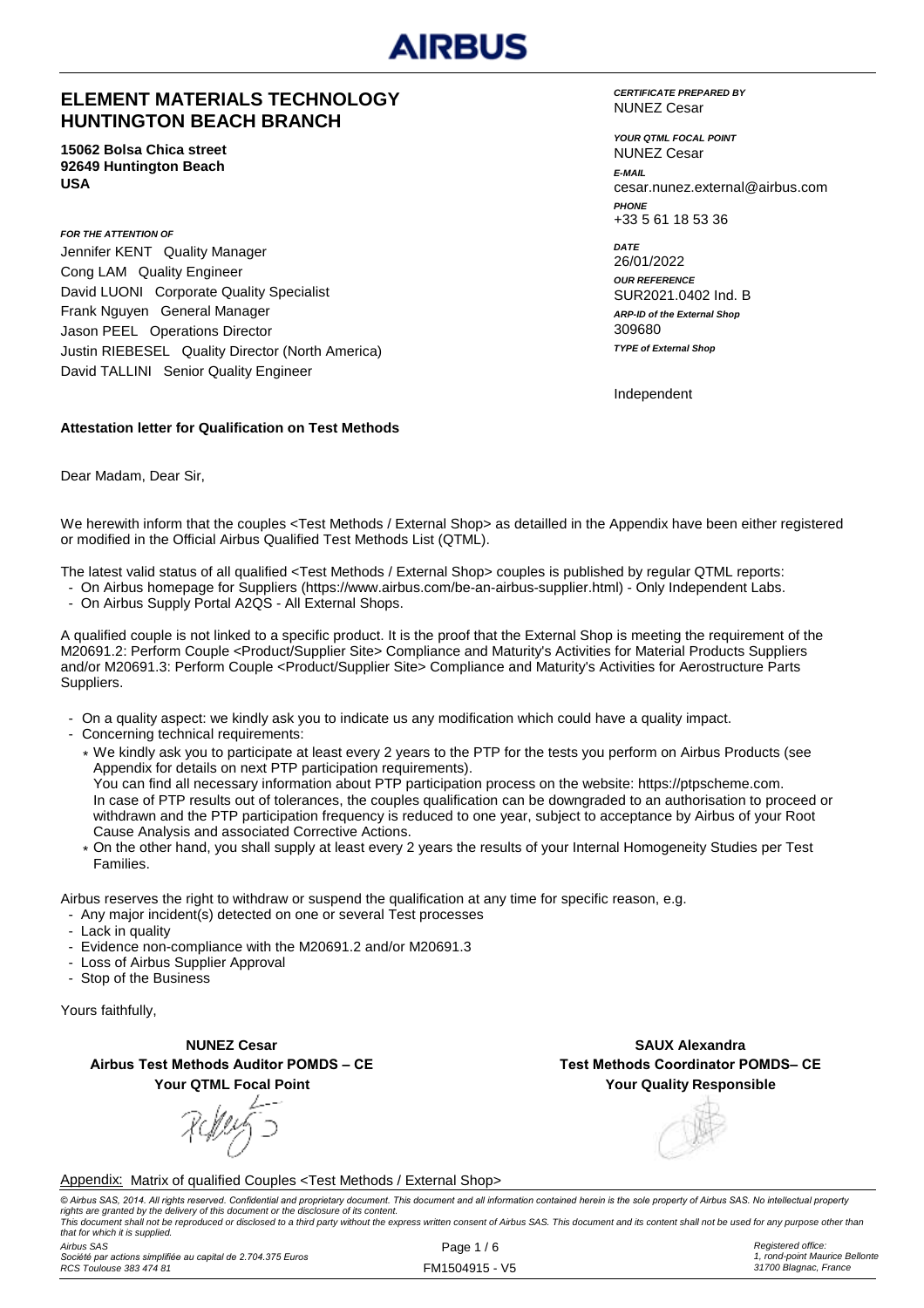## **AIRBUS** Appendix: Matrix of qualified Couples <Test Methods / External Shop>

© Airbus SAS, 2014. All rights reserved. Confidential and proprietary document. This document and all information contained herein is the sole property of Airbus SAS. No intellectual property<br>This document shall not be rep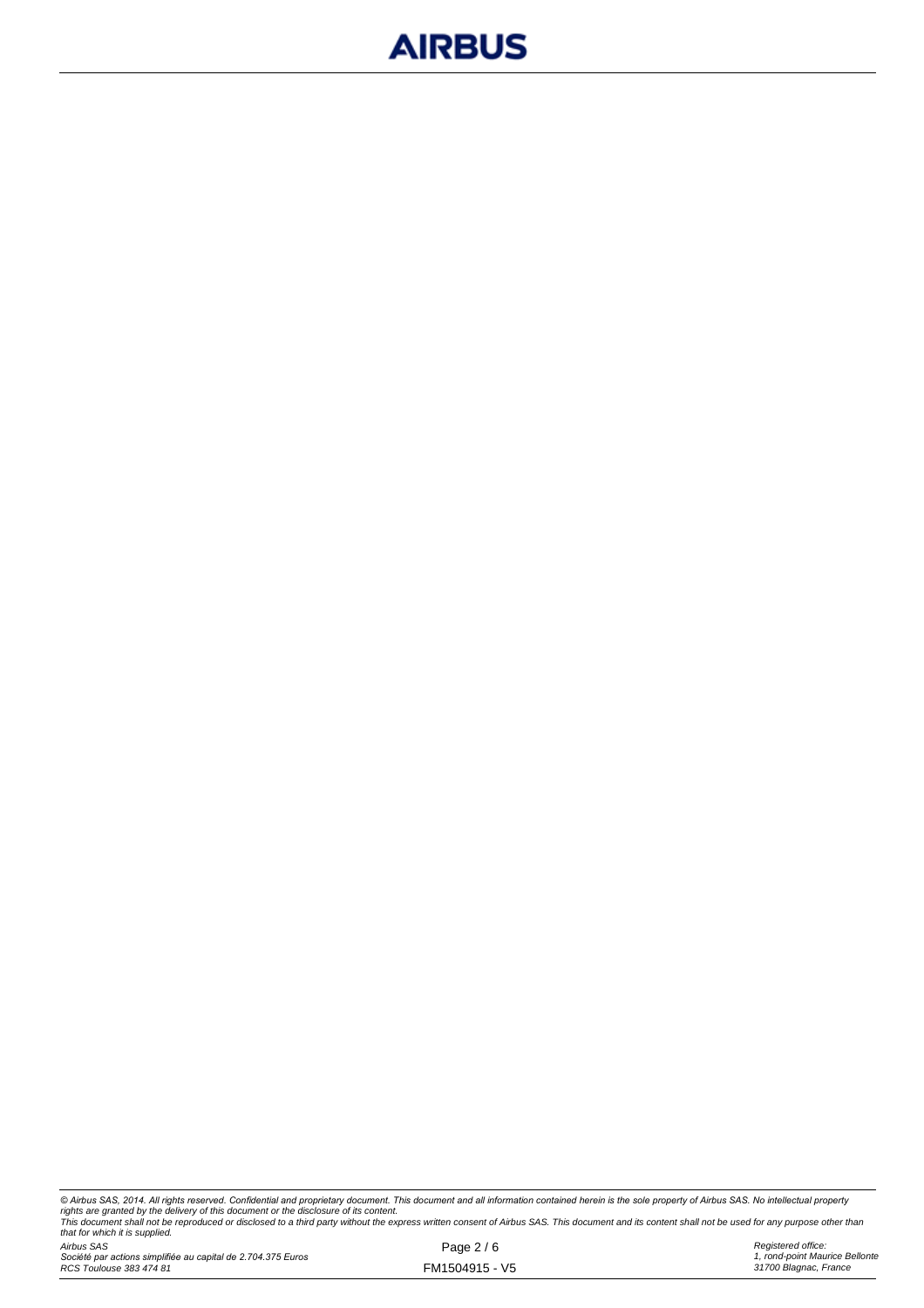## **APPENDIX: Matrix of qualified Couples <Test Methods / External Shop>**

**We hereby declare the External Shop:**

## **ELEMENT MATERIALS TECHNOLOGY HUNTINGTON BEACH BRANCH**

15062 Bolsa Chica street 92649 Huntington Beach USA

*CERTIFICATE PREPARED BY* NUNEZ Cesar *DATE* 26/01/2022 *OUR REFERNCE* SUR2021.0402 Ind. B 309680 *ARP-ID of the External Shop*

Independent *TYPE of External Shop*

**Qualified or Authorised to proceed for the following Test processes:**

| <b>Test</b><br>Standard(s) *                 | <b>Test label</b>                                                                                                                                                                                                                                                                                                                                                                                                                                                                             | Complex. | Qualif.<br><b>Status</b>             | <b>Next PTP</b><br>part. ** | QCS Ref. | Remark                           |
|----------------------------------------------|-----------------------------------------------------------------------------------------------------------------------------------------------------------------------------------------------------------------------------------------------------------------------------------------------------------------------------------------------------------------------------------------------------------------------------------------------------------------------------------------------|----------|--------------------------------------|-----------------------------|----------|----------------------------------|
| AITM 4-0002                                  | Microstructural characterization of<br>welded aluminium structures                                                                                                                                                                                                                                                                                                                                                                                                                            | Low      | Qualified                            |                             |          |                                  |
| AMS 2315                                     | Determination of delta ferrite content                                                                                                                                                                                                                                                                                                                                                                                                                                                        | Low      | Qualified                            |                             |          |                                  |
| ASTM A262                                    | Standard practices for detecting<br>susceptibility to intergranular attack in<br>austenitic stainless steels                                                                                                                                                                                                                                                                                                                                                                                  | Low      | Qualified                            |                             |          |                                  |
| ASTM A604                                    | <b>Standard Practice for Macroetch</b><br><b>Testing of Consumable Electrode</b><br><b>Remelted Steel Bars and Billets</b>                                                                                                                                                                                                                                                                                                                                                                    | Low      | Qualified                            |                             |          |                                  |
| ASTM B117                                    | Standard practice for operating salt<br>spray (Fog) apparatus                                                                                                                                                                                                                                                                                                                                                                                                                                 | Low      | Authorised to<br>Proceed<br>May 2022 | 2022                        |          |                                  |
| ASTM B557                                    | Tension Testing Wrought and Cast<br>Aluminum- and Magnesium-Alloy<br>Products                                                                                                                                                                                                                                                                                                                                                                                                                 | Low      | Qualified                            | 2023                        |          |                                  |
| ASTM B769                                    | Shear testing of aluminium alloys                                                                                                                                                                                                                                                                                                                                                                                                                                                             | Low      | Qualified                            |                             |          |                                  |
| ASTM B923                                    | Standard test method for metal<br>powder skeletal density by Helium or<br>Nitrogen pycnometry                                                                                                                                                                                                                                                                                                                                                                                                 | Low      | Qualified                            |                             |          |                                  |
| ASTM E10                                     | <b>Standard Test Method for Brinell</b><br>Hardness of Metallic Materials                                                                                                                                                                                                                                                                                                                                                                                                                     | Low      | Qualified                            | 2022                        |          |                                  |
| <b>ASTM E1019</b>                            | <b>Standard Test Method for</b><br>Determination of Carbon, Sulfur,<br>Nitrogen, and Oxygen in Steel, Iron,<br>Nickel, and Cobalt Alloys by Various<br><b>Combustion and Fusion Techniques</b>                                                                                                                                                                                                                                                                                                | Low      | Qualified                            | 2022                        |          |                                  |
| <b>ASTM E1086</b>                            | Analysis of austenitic stainless steel<br>by spark atomic emission spectrometry                                                                                                                                                                                                                                                                                                                                                                                                               | Low      | Qualified                            | 2022                        |          |                                  |
| ASTM E112                                    | Determining average grain size                                                                                                                                                                                                                                                                                                                                                                                                                                                                | Low      | Qualified                            | 2023                        |          |                                  |
| <b>ASTM E1181</b>                            | Standard test methods for<br>characterizing duplex grain sizes                                                                                                                                                                                                                                                                                                                                                                                                                                | Low      | Qualified                            |                             |          |                                  |
| ASTM E139                                    | Creep, creep-rupture, and stress-<br>rupture tests of metallic materials                                                                                                                                                                                                                                                                                                                                                                                                                      | Low      | Qualified                            | 2022                        |          |                                  |
| <b>ASTM E1409</b>                            | Determination of oxygen and nitrogen<br>in titanium and titanium alloys by the<br>inert gas fusion technique                                                                                                                                                                                                                                                                                                                                                                                  | Low      | Qualified with<br>limitations        | 2022                        |          | *Nitrogen detection not included |
| <b>ASTM E1447</b>                            | Determination of hydrogen in titanium<br>and titanium alloys by inert gas fusion<br>thermal conductivity / infrared<br>detection method                                                                                                                                                                                                                                                                                                                                                       | Low      | Qualified with<br>limitations        | 2022                        |          | *Nitrogen detection not included |
|                                              | © Airbus SAS, 2014. All rights reserved. Confidential and proprietary document. This document and all information contained herein is the sole property of Airbus SAS. No intellectual property<br>rights are granted by the delivery of this document or the disclosure of its content.<br>This document shall not be reproduced or disclosed to a third party without the express written consent of Airbus SAS. This document and its content shall not be used for any purpose other than |          |                                      |                             |          |                                  |
| that for which it is supplied.<br>Airbus SAS |                                                                                                                                                                                                                                                                                                                                                                                                                                                                                               |          | Page $3/6$                           |                             |          | Registered office:               |

*Société par actions simplifiée au capital de 2.704.375 Euros RCS Toulouse 383 474 81*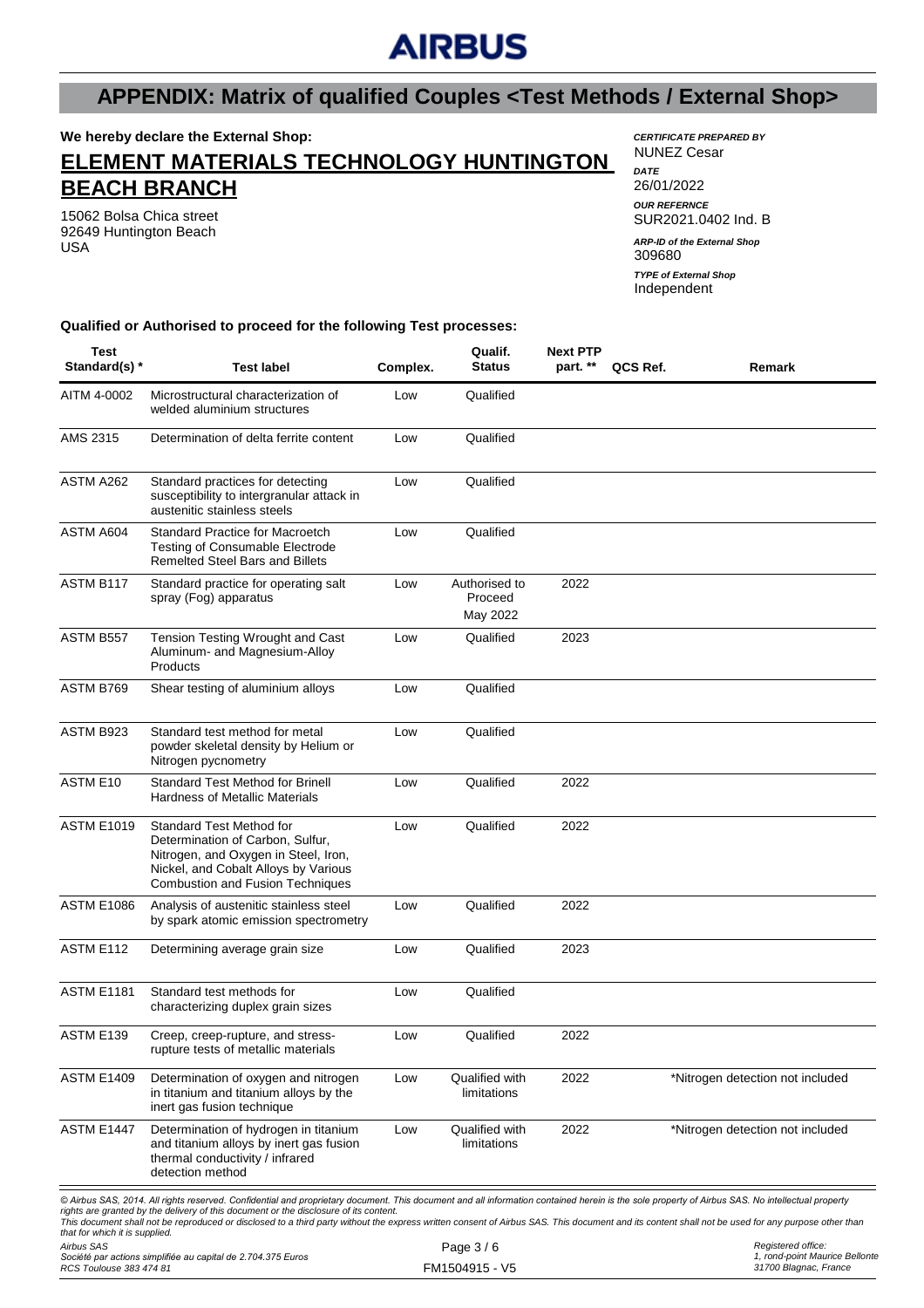## **APPENDIX: Matrix of qualified Couples <Test Methods / External Shop>**

**We hereby declare the External Shop:**

**ELEMENT MATERIALS TECHNOLOGY HUNTINGTON** 

## **BEACH BRANCH**

15062 Bolsa Chica street 92649 Huntington Beach USA

#### *CERTIFICATE PREPARED BY* NUNEZ Cesar

*DATE* 26/01/2022 *OUR REFERNCE* SUR2021.0402 Ind. B *ARP-ID of the External Shop*

309680 Independent *TYPE of External Shop*

### **Qualified or Authorised to proceed for the following Test processes:**

| <b>Test label</b>                                                                                          | Complex. | Qualif.<br><b>Status</b>      | <b>Next PTP</b><br>part. ** | QCS Ref. | Remark                                                                                                                                                                                                                                             |
|------------------------------------------------------------------------------------------------------------|----------|-------------------------------|-----------------------------|----------|----------------------------------------------------------------------------------------------------------------------------------------------------------------------------------------------------------------------------------------------------|
| <b>Standard Test Methods for Rockwell</b><br><b>Hardness of Metallic Materials</b>                         | Low      | Qualified                     | 2022                        |          |                                                                                                                                                                                                                                                    |
| Analysis of nickel alloys by graphite<br>furnace atomic absorption<br>spectrometry                         | Low      | Qualified                     | 2023                        |          |                                                                                                                                                                                                                                                    |
| Determination of carbon in refractory<br>and reactive metals and their alloys by<br>combustion analysis    | Low      | Qualified with<br>limitations | 2022                        |          | *Sulphur Detection Capability:<br>higher than 0.0010%                                                                                                                                                                                              |
| Analysis of Titanium and Titanium<br>alloys by atomic emission plasma<br>spectrometry                      | Low      | Qualified                     | 2022                        |          |                                                                                                                                                                                                                                                    |
| Analysis of Ni-base alloys by X-ray<br>fluorescence spectrometry                                           | Low      | Qualified                     | 2023                        |          |                                                                                                                                                                                                                                                    |
| Standard guide for preparation of<br>metallographic specimens                                              | Low      | Qualified with<br>limitations |                             |          | - Element Materials (15062, Bolsa<br>Chica site): Limited to Longitudinal<br>polishing.<br>- Element Materials (15678,<br>Graham street site): Limited to<br>Metallic specimen machining made<br>for Element Materials (15062 Bolsa<br>chica site) |
| Analysis of low-alloy steels and cast<br>irons by wavelength dispersive X-ray<br>fluorescence spectrometry | Low      | Qualified                     | 2022                        |          |                                                                                                                                                                                                                                                    |
| Chemical analysis of aluminum and<br>aluminum-base alloys                                                  | Low      | Qualified                     | 2023                        |          |                                                                                                                                                                                                                                                    |
| Macroetching metals and alloys                                                                             | Low      | Qualified                     |                             |          |                                                                                                                                                                                                                                                    |
| Microindentation hardness of materials                                                                     | Low      | Qualified                     | 2022                        |          |                                                                                                                                                                                                                                                    |
| Microetching metals and alloys                                                                             | Low      | Qualified                     |                             |          |                                                                                                                                                                                                                                                    |
| Analysis of carbon and low-alloy steel<br>by spark atomic emission spectrometry                            | Low      | Qualified                     | 2022                        |          |                                                                                                                                                                                                                                                    |
| Determining the inclusion content of<br>steel                                                              | Low      | Qualified                     | 2022                        |          |                                                                                                                                                                                                                                                    |
| Analysis of stainless and alloy steels<br>by X-ray fluorescence spectrometry                               | Low      | Qualified                     | 2022                        |          |                                                                                                                                                                                                                                                    |
| Tension testing of metallic materials                                                                      | Low      | Qualified                     | 2022                        |          |                                                                                                                                                                                                                                                    |
| Compression testing of metallic<br>materials at room temperature                                           | Low      | Qualified                     | 2022                        |          |                                                                                                                                                                                                                                                    |
|                                                                                                            |          |                               |                             |          |                                                                                                                                                                                                                                                    |

rights are granted by the delivery of this document or the disclosure of its content.<br>This document shall not be reproduced or disclosed to a third party without the express written consent of Airbus SAS. This document and *that for which it is supplied.*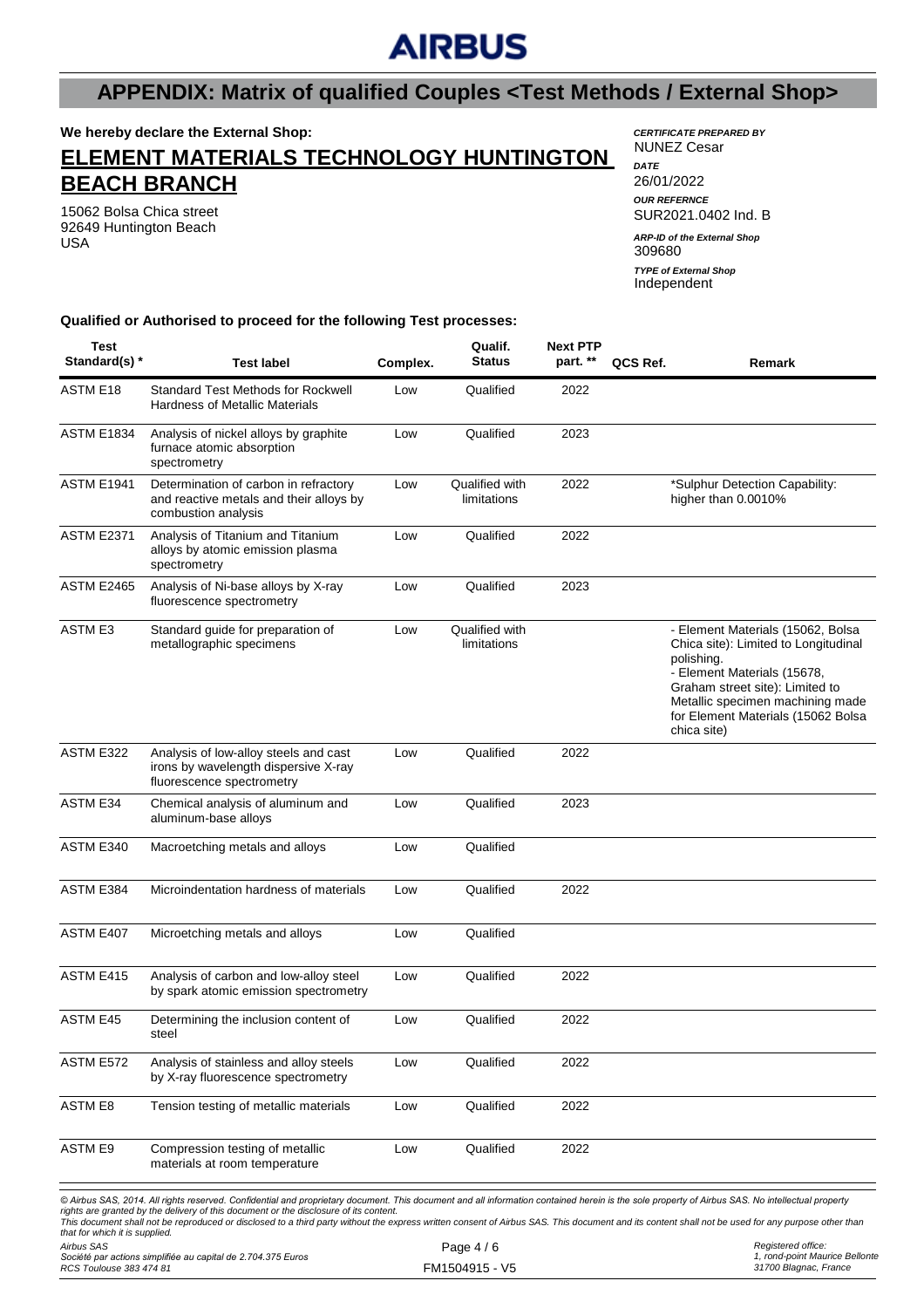## **APPENDIX: Matrix of qualified Couples <Test Methods / External Shop>**

**We hereby declare the External Shop:**

**ELEMENT MATERIALS TECHNOLOGY HUNTINGTON** 

## **BEACH BRANCH**

15062 Bolsa Chica street 92649 Huntington Beach USA

#### *CERTIFICATE PREPARED BY* NUNEZ Cesar

*DATE* 26/01/2022 *OUR REFERNCE* SUR2021.0402 Ind. B

309680 Independent *ARP-ID of the External Shop TYPE of External Shop*

### **Qualified or Authorised to proceed for the following Test processes:**

| <b>Test</b><br>Standard(s) * | <b>Test label</b>                                                                                                  | Complex. | Qualif.<br><b>Status</b>             | <b>Next PTP</b><br>part. ** | QCS Ref. | Remark |
|------------------------------|--------------------------------------------------------------------------------------------------------------------|----------|--------------------------------------|-----------------------------|----------|--------|
| ASTM E92                     | Vickers Hardness and Knoop<br><b>Hardness of Metallic Materials</b>                                                | Low      | Qualified                            | 2022                        |          |        |
| ASTM E930                    | Standard test methods for estimating<br>the largest grain observed in a<br>metallographic section (ALA grain size) | Low      | Qualified                            |                             |          |        |
| ASTM G34                     | Exfoliation corrosion susceptibility in<br>2XXX and 7XXX series aluminum<br>alloys (EXCO Test)                     | Low      | Qualified                            |                             |          |        |
| ASTM G85                     | Modified salt spray (fog) testing                                                                                  | Low      | Qualified                            |                             |          |        |
| EN 10276                     | Chemical analysis of ferrous<br>materials - Determination of oxygen in<br>steel and iron                           | Low      | Qualified                            | 2022                        |          |        |
| EN 2002-1                    | Tensile testing at ambient temperature                                                                             | Low      | Qualified                            | 2022                        |          |        |
| EN 2002-2                    | Tensile testing at elevated temperature                                                                            | Low      | Qualified                            | 2022                        |          |        |
| EN 2002-6                    | Metallic materials: Bend testing                                                                                   | Low      | Qualified                            |                             |          |        |
| EN 2003-10                   | Titanium and titanium alloys - Part 10:<br>Sampling for determination of<br>hydrogen content                       | Low      | Qualified                            | 2022                        |          |        |
| EN 2003-7                    | Test methods for metallic materials -<br>Part 8: Macrographic test                                                 | None     | Qualified                            |                             |          |        |
| EN 2832                      | Hydrogen embrittlement of steel -<br>Notched specimen test                                                         | Low      | Qualified                            | 2022                        |          |        |
| EN 6018                      | Determination of density according to<br>displacement method                                                       | Low      | Qualified                            |                             |          |        |
| ISO 148-1<br>(low temp.)     | Charpy pendulum impact test (low<br>temperature)                                                                   | Low      | Qualified                            | 2022                        |          |        |
| ISO 2409                     | Paints and varnishes - Cross-cut test                                                                              | Low      | Authorised to<br>Proceed<br>May 2022 | 2023                        |          |        |
| ISO 6507                     | Metallic materials - Vickers hardness<br>test                                                                      | Low      | Qualified                            | 2022                        |          |        |
| ISO 6508                     | Metallic materials - Rockwell hardness<br>test                                                                     | Low      | Qualified                            | 2022                        |          |        |
| <b>ISO 9227</b>              | Corrosion tests in artificial<br>atmospheres - Salt spray tests                                                    | Low      | Qualified                            | 2022                        |          |        |

*© Airbus SAS, 2014. All rights reserved. Confidential and proprietary document. This document and all information contained herein is the sole property of Airbus SAS. No intellectual property*  rights are granted by the delivery of this document or the disclosure of its content.<br>This document shall not be reproduced or disclosed to a third party without the express written consent of Airbus SAS. This document and *that for which it is supplied.*